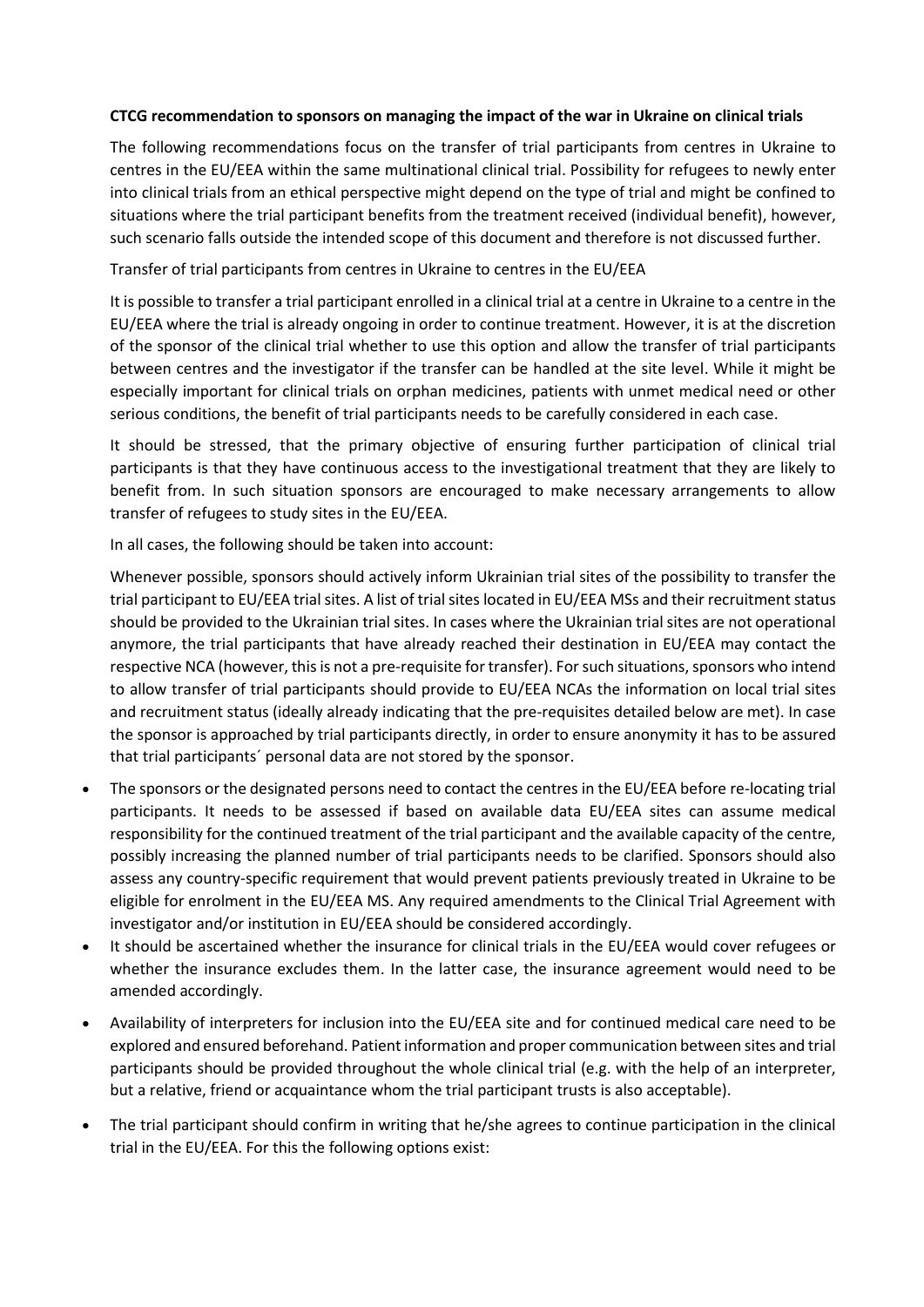- $\circ$  In some MSs to print the ICF that the trial participant has already signed in the Ukrainian center (in Ukrainian) and add confirmation by the trial participant, that he/she agrees with continuation in the study in the MS.
- $\circ$  In other MSs trial participants should sign the approved version from the EU/EEA centre where the trial participants continue participation.
- Documents should be in a language understood by the trial participant. The patient information may be in MS language, if the patient speaks the MS's language. If sponsors have translated all approved versions to English English-language versions may be used if the trial participant understands English. Otherwise, certified translations to the language trial participants comprehend are required. Since verbal information and consultation is a mandatory part of the patient information procedure, this needs to be done with the help of an interpreter provided by the sponsor where needed, or a third person accepted by the patient (e.g. a relative). Verbal translations may be (temporarily) adequate in urgent situations in some MSs but certified translations of informed consents should be provided as soon as possible afterwards.
- Questionnaires for the trial participant, if applicable, need to be available in a language understood by the trial participant and the investigator.
- Study medication for transferred trial participants need to be secured and delivered from local EU/EEA supply so that trial participants continue the same treatment they started. In case of a blinded trial unblinding should be avoided. Trial participants might have their trial participant number available (e.g. on the mobile phone) that could allow the sponsor to provide the treatment as initiated in Ukraine. (Note: Direct shipping of study medication to the trial participant and labelling are subject to national law and therefore outside the scope of this recommendation).
- Case Report Forms (CRF) in electronic form should allow EU/EEA centres to get access to data already collected for an individual trial participant. The information from CRF should make clear at what phase of the clinical trial the trial participant is, indicating the first post transfer visit.
- Adequacy of agreements to ensure that the centres are reimbursed for any additional medical care required in the context of the clinical trial (examinations, hospitalisation...) and availability of other medical care for the patients according to national rules, outside of the clinical trial need to be ensured.
- Travel assistance needs to be considered by the sponsor as trial participants may not be accommodated at the same place where the clinical trial is taking place e.g. by covering travel costs. Reimbursement needs to respect national rules.
- The regulatory requirements in the context of transfer of trial participants to an EU/EEA MS (NCA and ethics committee) might range from accelerated procedure for SM/SA to notification post factum. Sponsors are advised to contact MSs for clarification on modality and content.
- Where substantial modification is required MSs have indicated their willingness to offer accelerated procedures for applications clearly indicating to be in relation to the war in Ukraine. Changes should be described in the cover letter and relation to the war in Ukraine should be justified. Such amendments should not be grouped together with other substantial or non-substantial changes for which normal review timelines are appropriate.
- For the increase in the number of patients in EU/EEA trial sites it is not necessary to submit a SM/SA as long as the original sample size estimation is not affected and over-recruitment secondary to this mitigation measure is avoided (no increase > 10% of the original sample size estimation).
- Source data may be destroyed or not accessible and therefore lost for the clinical trials. In order to ensure the robustness and integrity of data, further measures may be introduced by the sponsor. However, if possible, a copy of the source data can be brought to the new trial site, while safety data shall be gathered